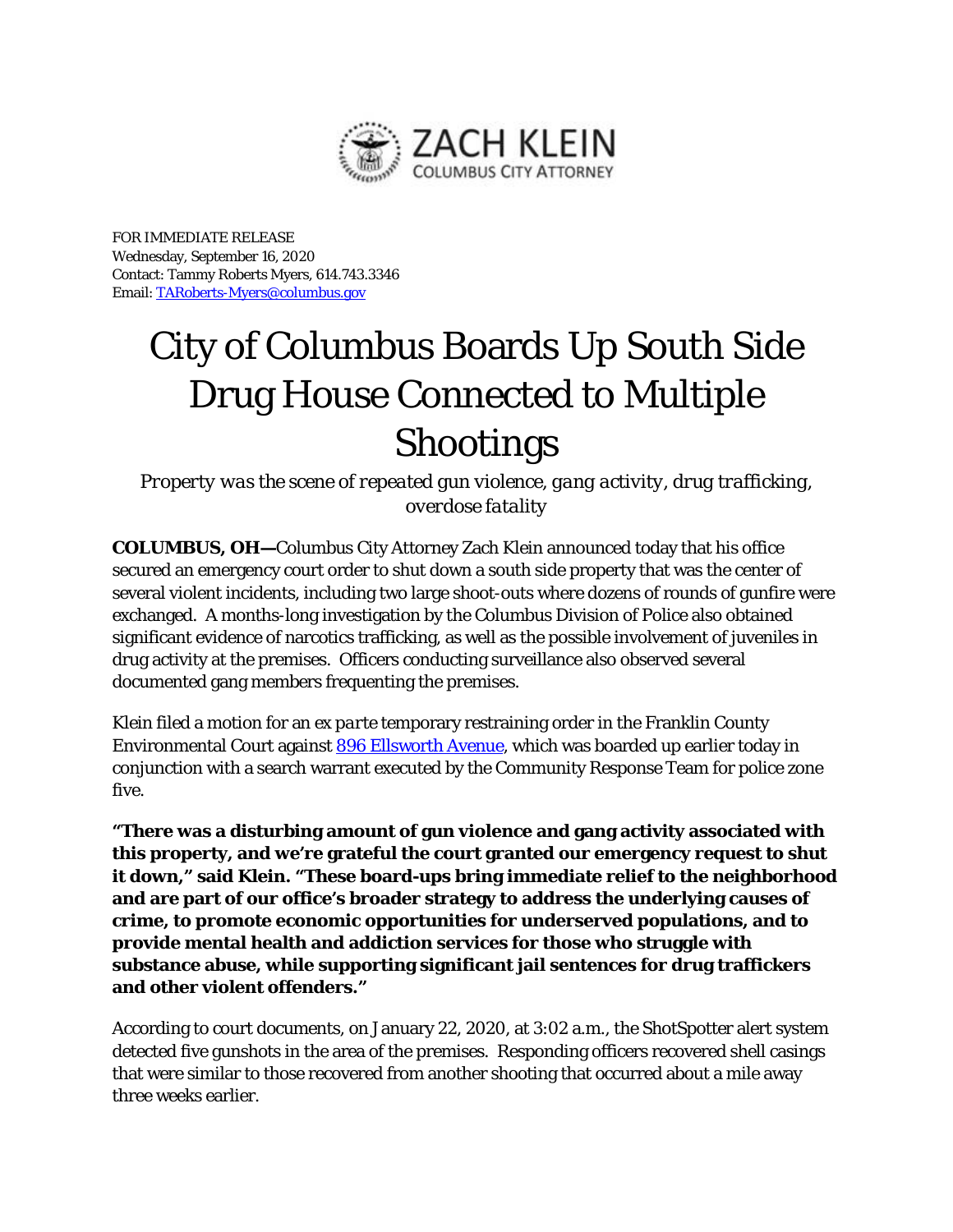On February 19, 2020, narcotics detectives executed a search warrant after previously conducting covert purchases of illegal drugs from the premises. The detectives seized 103.61 grams of cocaine powder, 18.79 grams of crack cocaine, cash, body armor, a .40 caliber handgun, a magazine loader, and several boxes of ammunition.

Soon thereafter, police officials sent the property owner a warning letter detailing the illegal activity occurring at the premises.

On March 19, 2020, officers observed a juvenile female entering and then leaving the house with what they had reason to believe were narcotics in her hands.

On March 21, 2020, officers stopped a vehicle that had just left the premises, finding two firearms and a documented gang member inside the car. At 8:00 a.m. the following morning, police received a ShotSpotter gunshot alert in the area of the premises.

On March 25, 2020, at 1:11 a.m., several males left the premises and drove a short distance before exiting the vehicle and reaching into their waistbands. Moments later, officers in the area heard numerous gunshots and ShotSpotter also detected several shots fired from where the males were located at that time.

On April 10, 2020, a victim died of an overdose of tramadol and fentanyl that occurred at the premises.

On June 9, 2020, officers responded to reports of shots fired. When they arrived, they discovered 26 9mm casings. Witnesses stated that a male standing in the street exchanged gunfire with someone in a silver vehicle, and then ran back to the premises.

On June 20, 2020, police were alerted to 33 shots fired. Responding officers located spent shell casings on the front porch and determined that a neighboring house and a vehicle were struck by gunfire. At least one spent casing was subsequently linked to a previous shooting that had occurred on Brentnell Ave.

On August 28, 2020, officers conducting surveillance attempted a traffic stop of a vehicle that had left the premises. The driver refused to stop and sped away. He eventually abandoned the vehicle and ran from officers on foot. Officers eventually caught the driver and found that the vehicle was stolen.

On September 8, 2020, narcotics detectives made a covert purchase of "twenty of hard" of crack cocaine.

**"We would like to thank the Columbus Division of Police for their thorough investigation into the ongoing violence and drug trafficking occurring at this property," said Assistant City Attorney Sarah Pomeroy. "Along with the alarming amount of gun violence, it was particularly distressing to know that juveniles were possibly involved with the drug activity."**